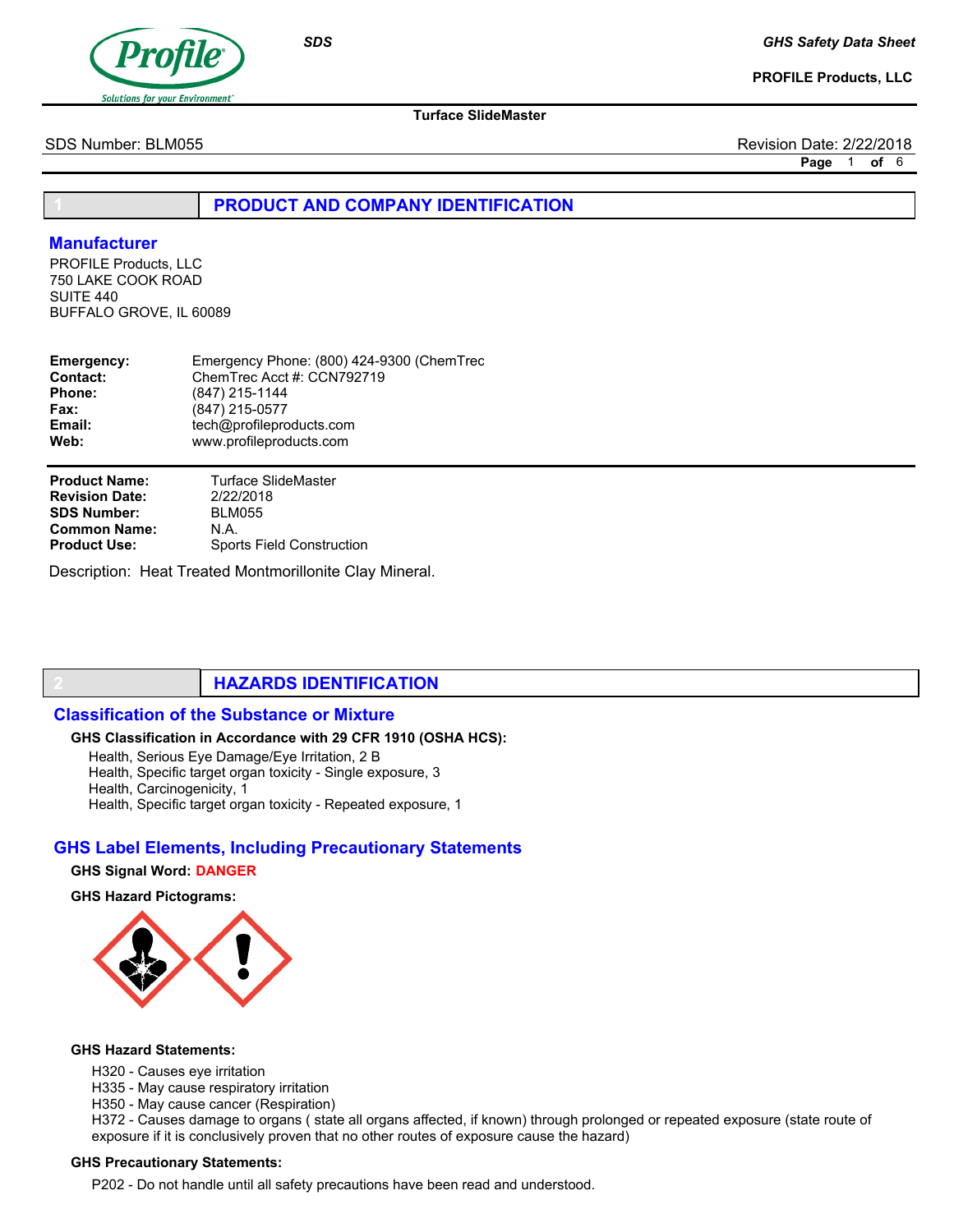

**SDS** 

GHS Safety Data Sheet

PROFILE Products, LLC

#### Turface SlideMaster

SDS Number: BLM055 Revision Date: 2/22/2018

Page 2 of 6

P261 - Avoid breathing dust.

P284 - In case of inadequate ventilation, wear respiratory protection.

P271 - Use only outdoors or in a well-ventilated area.

P280 - Wear protective gloves/protective clothing/eye protection.

P304 + P340 - IF INHALED: Remove person to fresh air and keep comfortable for breathing.

P305 + P351 + P338 - IF IN EYES: Rinse cautiously with water for several minutes. Remove contact lenses, if present and easy to do Continue rinsing.

P308 + P313 - IF exposed or concerned: Get medical advice/ attention.

# Hazards not Otherwise Classified (HNOC) or not Covered by GHS

| <b>Route of Entry:</b> | Inhalation |
|------------------------|------------|
| Inhalation:            | Lungs      |
| <b>Skin Contact:</b>   | N٥         |

# COMPOSITION/INFORMATION OF INGREDIENTS

### Ingredients:

Fired clay brick chips

Cas# % Chemical Name

|  | 12141-46-7 70-80% Aluminum oxide silicate (Al2O(SiO4)) |
|--|--------------------------------------------------------|
|  | 14808-60-7 15-30% Quartz (SiO2)                        |
|  | 1309-37-1 4-10% Iron oxide (Fe2O3)                     |
|  | 12401-86-4 2-4% Sodium monoxide                        |

Note: This product contains additional not classified substances at low concentrations that do not contribute to the hazards of this product.

#### **FIRST AID MEASURES** If symptoms of dust exposure (respiratory irritation) occur, move the person to fresh air. Provide drinking water, if conscious, to flush mouth and irrigate upper respiratory tract. Seek medical attention for discomfort or if coughing or other symptoms do not subside. Injuries to skin due to abrasion, laceration, or crushing should be treated by flushing with clean water, followed by first aid (application of disinfectant and bandage). If the injury is more extensive or irritation and pain persists, medical attention should be sought. If injury is due to a projectile, seek immediate medical attention. If the person's symptom is eye irritation due to dust exposure, careful flushing with clean water should continue for at least 15 minutes. If contact lenses are present, they should be removed after flushing. Flushing should continue until irritation subsides. Medical attention should be obtained if irritation persists. Inhalation: Skin Contact: Eye Contact:

# Extinguishing Media

Suitable Extinguishing Media: Use extinguishing media appropriate for surrounding fire. Finished product is not combustible. Special Hazards Arising from the Substance or Mixture Fire Hazard: Not combustible.

Explosion Hazard: Product is not explosive.

Reactivity: Hazardous reactions are not expected to occur under normal conditions.

# Advice for Firefighters

Not applicable.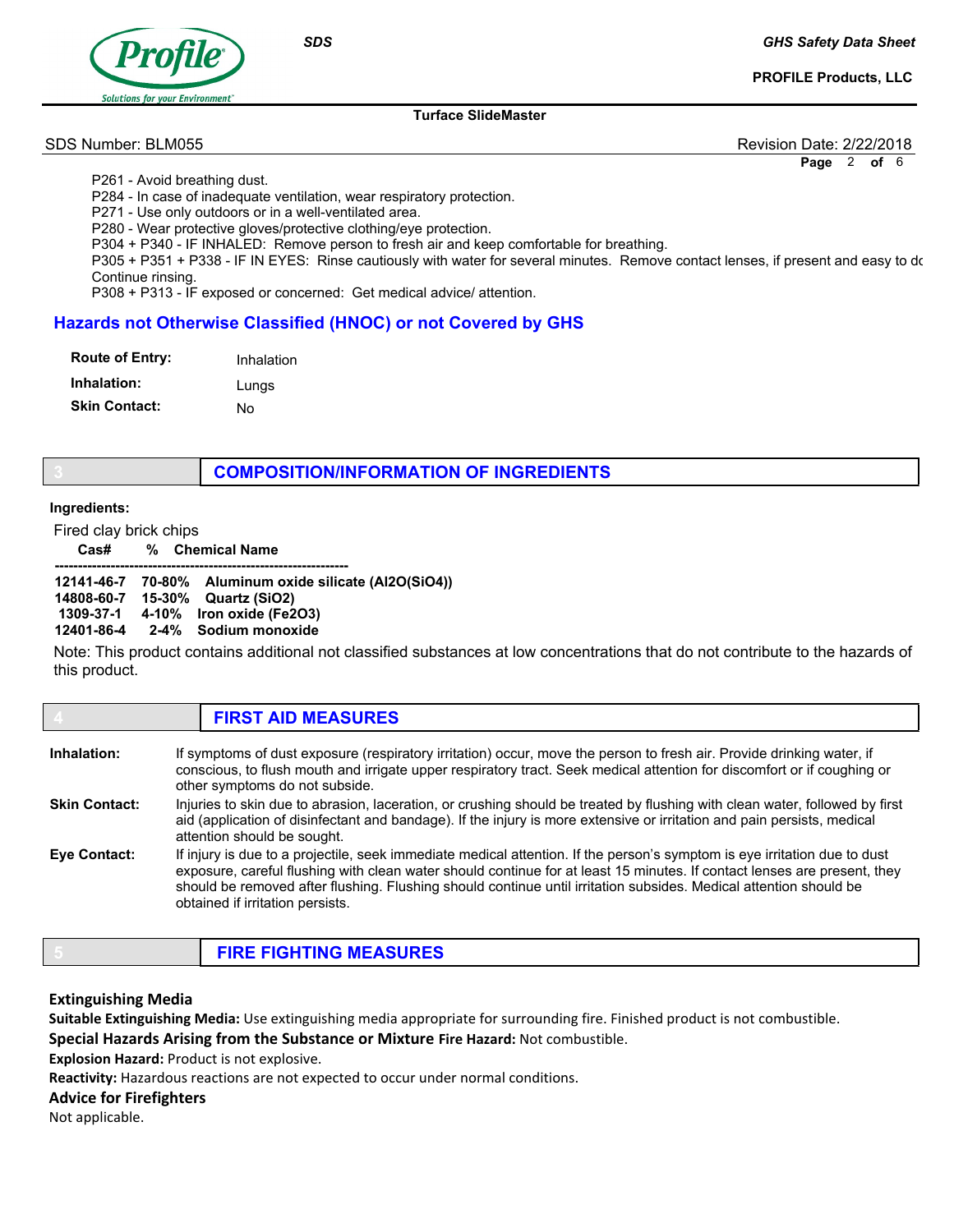

**SDS** 

GHS Safety Data Sheet

PROFILE Products, LLC

SDS Number: BLM055 Revision Date: 2/22/2018

Page 3 of 6

# 6 ACCIDENTAL RELEASE MEASURES

Personal Precautions, Protective Equipment, and Emergency Procedures

General Measures: Do not breathe dust. Do not get in eyes, on skin, or on clothing.

# For Non-Emergency Personnel

Protective Equipment: Use appropriate personal protective equipment (PPE). Emergency Procedures: Evacuate unnecessary personnel. For Emergency Personnel

Turface SlideMaster

Protective Equipment: Equip clean-up crew with proper protection. Emergency Procedures: Ventilate area if dust is generated.

#### Environmental Precautions

Reuse product as appropriate to avoid disposal.

### Methods and Material for Containment and Clean-Up

Containment: Contain and collect as any solid. Avoid actions that cause dust to become airborne. Do not breathe dust, and do not allow large quantities of dust to contact skin.

## Reference to Other Sections

See Section 8. Exposure Controls and Personal Protection. For further information, refer to Section 13.

|                              | <b>HANDLING AND STORAGE</b>                                                                                                                                                                                                                                                                                                                                                                                                                                                                                                                            |
|------------------------------|--------------------------------------------------------------------------------------------------------------------------------------------------------------------------------------------------------------------------------------------------------------------------------------------------------------------------------------------------------------------------------------------------------------------------------------------------------------------------------------------------------------------------------------------------------|
| <b>Handling Precautions:</b> | Precautions for Safe Handling<br>Additional Hazards when Processed: Cutting, crushing, or grinding crystalline silica-bearing materials<br>will release respirable crystalline silica. Use all appropriate measures of dust control or suppression and<br>Personal Protective Equipment (PPE) described in Section 8.<br>Hygiene Measures: Handle in accordance with good industrial hygiene and safety procedures. Wash<br>hands and other exposed areas with mild soap and water before eating, drinking or smoking, and again<br>when leaving work. |
| <b>Storage Requirements:</b> | Not applicable.                                                                                                                                                                                                                                                                                                                                                                                                                                                                                                                                        |

|                                          | <b>EXPOSURE CONTROLS/PERSONAL PROTECTION</b>                                                                                                                                                                                                                                                                                                                                                                                                                                                                                                                                                |  |
|------------------------------------------|---------------------------------------------------------------------------------------------------------------------------------------------------------------------------------------------------------------------------------------------------------------------------------------------------------------------------------------------------------------------------------------------------------------------------------------------------------------------------------------------------------------------------------------------------------------------------------------------|--|
| <b>Engineering Controls:</b>             | Power equipment should be equipped with wet dust suppression or dust collection devices if<br>cutting/grinding/chipping product. Emergency eyewash equipment should be available in the immediate<br>vicinity of any potential exposure. Use local exhaust or general dilution ventilation, or other suppression<br>methods to maintain dust levels below exposure limits. See OSHA Respirable Crystalline Silica<br>Standard for specific task control measures.                                                                                                                           |  |
| <b>Personal Protective</b><br>Equipment: | Personal Protective Equipment: Protective goggles or safety glasses, and gloves. Wear respiratory<br>protection if dust is present when cutting/grinding/chipping product.<br>Hand Protection: Protective gloves as appropriate to prevent abrasion and hand injuries. Eye and/or<br>Face Protection: Approved safety glasses, goggles, and/or face-shield. Skin and Body Protection:<br>Appropriate work clothing and footwear should be worn.<br>Respiratory Protection: If exposure limits are exceeded or irritation is experienced, approved respiratory<br>protection should be worn. |  |

The following exposure limits are based on a time-weighted full-shift exposure, unless otherwise noted. Ingredient

Aluminum oxide silicate (Kaolin)

OSHA PEL(1) - 15 mg/m<sub>3</sub> (total dust); 5 mg/m<sub>3</sub> dust(respirable fraction)(1)

ACGIH-TLV(2) - 10 mg/m<sub>3</sub> (total dust); 3 mg/m<sub>3</sub> (respirable fraction)(2)

Quartz (respirable crystalline silica)

OSHA PEL(1) - 50 μg/m3 (respirable fraction) [25 μg/m3 (respirable fraction) action level; see OSHA Respirable Crystalline Silica Standard] ACGIH-TLV(2) - 0.025 mg/m3 (respirable fraction)(2)

Other(3)(4) - NIOSH REL - 0.05 mg/m3 (respirable fraction)

Magnesium oxide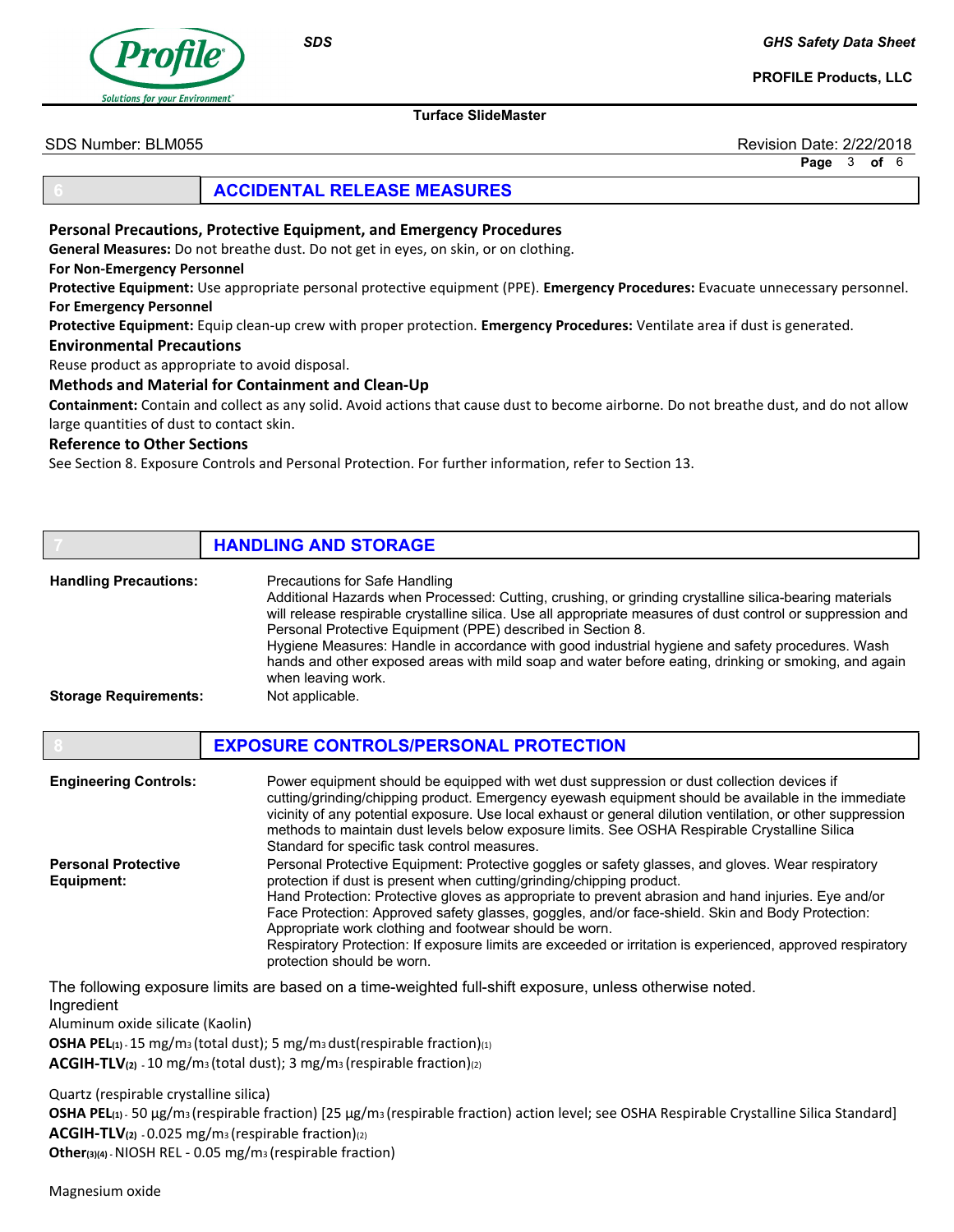

PROFILE Products, LLC

### Turface SlideMaster

SDS Number: BLM055 Revision Date: 2/22/2018

Page 4 of 6

**OSHA PEL** $_{(1)}$  - 15 mg/m<sub>3</sub> (total dust) ACGIH-TLV(2) - 10 mg/m3 (respirable dust)

Iron oxide (representative of various inorganic metallic elements) OSHA PEL(1) - Particulate: 15 mg/m3 (total dust); 5 mg/m3 (respirable fraction) ACGIH-TLV(2) - 5 mg/m3 (respirable fraction) Other(3)(4) - NIOSH REL - 5 mg/m3 (Total Dust)

**SDS** 

Sodium Monoxide [control limit based on hydroxide] **OSHA PEL**(1) - 2 mg/m<sub>3</sub> (ceiling)(5)  $ACGIH-TLV_{(2)} - 2$  mg/m<sub>3</sub> (STEL)(6)

Notes:

(1) OSHA PEL (Permissible Exposure Level at 29 CFR 1910.1000) (2) ACGIH-TLV (American Conference of Governmental Industrial Hygienists-Threshold Limit Values 2015) (3) NIOSH REL (National Institute for Occupational Safety & Health Recommended Exposure Limit)

(4) Canadian Provincial and other nation control parameters are listed on the Supplement

(5) Ceiling-Not to be exceeded

(6) STEL (short-term exposure limit)

# PHYSICAL AND CHEMICAL PROPERTIES

Physical State: Odor Threshold: Spec Grav./Density: Viscosity: Boiling Point: Flammability: Vapor Pressure: pH: Evap. Rate: Decomp Temp: Appearance: Brick chips - Solid Object.

Solid Not Available. 2.6 Not Available. Not Available. Not Available. N.A. Not Available. Not Available. Not Available.

Odor: Solubility: Freezing/Melting Pt.: Flash Point: Octanol: Bulk Density: Auto-Ignition Temp: UFL/LFL:

Essentially Odorless. Negligible in water. Not Available. Not Available. Not Available. 36 lbs/cubic ft. Not Available. Not Available.

# **STABILITY AND REACTIVITY**

**Stable** Not Applicable. Not Applicable. Not Applicable. Not Applicable. Chemical Stability: Conditions to Avoid: Materials to Avoid: Hazardous Decomposition: Hazardous Polymerization: Reactivity: **Hazardous reactions are not expected to occur under normal conditions.** 

# **TOXICOLOGICAL INFORMATION**

# Likely Routes of Exposure

Skin Contact: Product is abrasive and may irritate unprotected skin.

Eye Contact: When product is shaped or cut, chips or dust may enter unprotected eyes and cause injury or irritation.

Inhalation: When product is shaped or cut, respirable dust may be generated that, when inhaled, can cause respiratory system irritation.

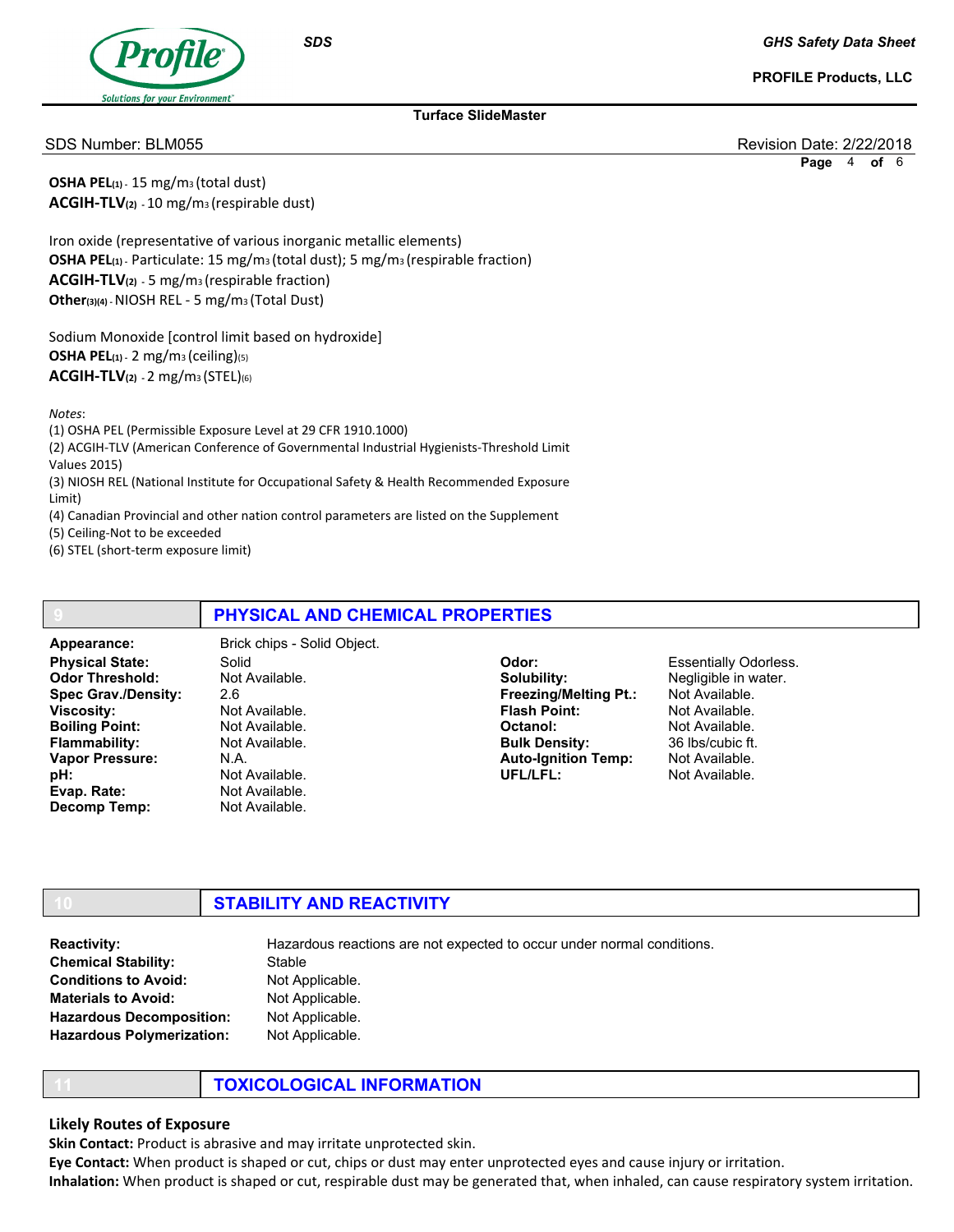

**SDS** 

GHS Safety Data Sheet

PROFILE Products, LLC

Turface SlideMaster

SDS Number: BLM055 **Review of the Contract of Contract Contract Contract Contract Contract Contract Contract Contract Contract Contract Contract Contract Contract Contract Contract Contract Contract Contract Contract Contr** 

Page 5 of 6

Prolonged or repeated inhalation exposure may cause chronic illness. Ingestion: Not expected to be an exposure route of concern. Symptoms Related to Physical, Chemical, and Toxicological Characteristics

Immediate Effects: Irritation of skin, eyes, and respiratory tract due to abrasion or dust inhalation will produce immediate discomfort.

Delayed and Chronic Effects: Inhalation of dust on a prolonged or repeated basis may result in chronic lung disease

or silicosis, and may also result in lung cancer, in particular among tobacco smokers.

# Numerical Measures of Toxicity

The acute and chronic effects of exposure to this product's dust have not been quantified.

## Carcinogenicity

The ingredient quartz, also known as crystalline silica, has been determined to be carcinogenic by the International Agency for Research on Cancer (IARC) and the National Toxicology Program (NTP).

|  |  | ECOLOGICAL INFORMATION |
|--|--|------------------------|
|--|--|------------------------|

**Toxicity** No additional information available. Persistence and Degradability Not available. Bioaccumulative Potential Not available. Mobility in Soil Not available. Other Adverse Effects Not available.

DISPOSAL CONSIDERATIONS

Waste Disposal Recommendations: Scrap material should be re-used or recycled. Waste is not a hazardous waste as defined by the Resource Conservation and Recovery Act (RCRA) (40 CFR 261). Dispose of waste material in accordance with all local, regional, national, provincial, territorial, and international regulations.

**TRANSPORT INFORMATION** 

In Accordance with DOT Not regulated for transport In Accordance with IMDG Not regulated for transport In Accordance with IATA Not regulated for transport In Accordance with TDG Not regulated for transport

**REGULATORY INFORMATION** 

Component (CAS#) [%] - CODES

---------------------------------------------------------------- Aluminum oxide silicate (Al2O(SiO4)) (12141-46-7) [70-80%] TSCA

Quartz (SiO2) (14808-60-7) [15-30%] MASS, NRC, OSHAWAC, PA, TSCA, TXAIR